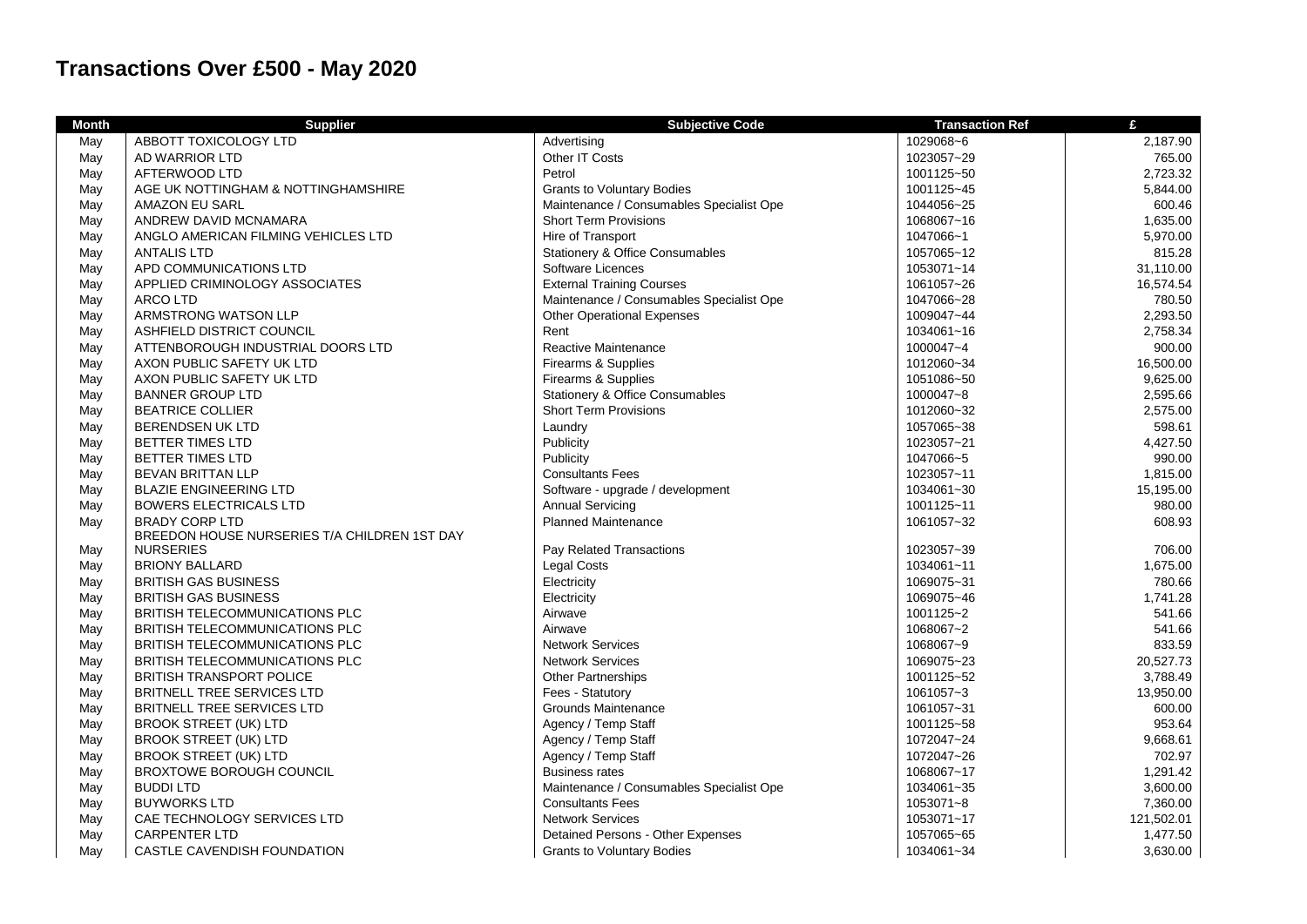| <b>Month</b> | <b>Supplier</b>                     | <b>Subjective Code</b>                   | <b>Transaction Ref</b> | £         |
|--------------|-------------------------------------|------------------------------------------|------------------------|-----------|
| May          | CDW LTD                             | Hardware - maintenance                   | 1012060~15             | 7,897.63  |
| May          | CERTAS ENERGY UK LTD                | Diesel                                   | 1057065~28             | 7,769.00  |
| May          | <b>CERTAS ENERGY UK LTD</b>         | <b>Diesel</b>                            | 1061057~12             | 11,967.00 |
| May          | <b>CERTAS ENERGY UK LTD</b>         | <b>Diesel</b>                            | 1061057~13             | 12,130.50 |
| May          | <b>CERTAS ENERGY UK LTD</b>         | Petrol                                   | 1000047~37             | 9,560.04  |
| May          | <b>CERTAS ENERGY UK LTD</b>         | Petrol                                   | 1057065~57             | 7,769.00  |
| May          | <b>CERTAS ENERGY UK LTD</b>         | Petrol                                   | 1057065~62             | 7,766.67  |
| May          | CHANGING LIVES (THE CYRENIANS LTD)  | Specific Grants awarded                  | 1015072~7              | 12,500.00 |
| May          | <b>CHARLES FELLOWS SUPPLIES LTD</b> | Detained Persons - Clothing              | 1000047~31             | 600.00    |
| May          | <b>CHARLES FELLOWS SUPPLIES LTD</b> | Detained Persons - Clothing              | 1031069~31             | 1,122.80  |
| May          | CHARLESWATER LTD T/A DESCO EUROPE   | Maintenance / Consumables Specialist Ope | 1015072~13             | 874.84    |
| May          | CHILDCARE EAST MIDLANDS LLP         | Pay Related Transactions                 | 1061057~16             | 598.00    |
| May          | <b>CINTRA LTD</b>                   | Interpreters Fees & Translators Fees     | 1068067~21             | 25,318.50 |
| May          | CLYDE & CO LLP                      | <b>Short Term Provisions</b>             | 1001125~31             | 1,214.87  |
| May          | CLYDE & CO LLP                      | <b>Short Term Provisions</b>             | 1044056~30             | 1,458.60  |
| May          | CONNELL ASSOCIATES SOLICITORS       | <b>Short Term Provisions</b>             | 1072047~19             | 6,000.00  |
| May          | <b>COONEEN AT WORK LTD</b>          | Clothing & Uniforms                      | 1023057~48             | 3,041.66  |
| May          | <b>COONEEN AT WORK LTD</b>          | Clothing & Uniforms                      | 1057065~48             | 51,478.32 |
| May          | COOPER PLANT TRANSPORT LTD          | <b>Building Works - Main Contract</b>    | 1000047~41             | 5,780.00  |
| May          | COOPER PLANT TRANSPORT LTD          | <b>Building Works - Main Contract</b>    | 1031069~38             | 10,000.00 |
| May          | <b>CVL SYSTEMS LTD</b>              | Reactive Maintenance                     | 1023057~3              | 677.00    |
| May          | <b>CVL SYSTEMS LTD</b>              | Reactive Maintenance                     | 1023057~30             | 904.75    |
| May          | <b>CVL SYSTEMS LTD</b>              | <b>Reactive Maintenance</b>              | 1023057~6              | 539.00    |
| May          | <b>CYCLESCHEME LTD</b>              | Salary Deductions - Cycle to Work Scheme | 1001125~26             | 860.00    |
| May          | <b>CYCLESCHEME LTD</b>              | Salary Deductions - Cycle to Work Scheme | 1009047~29             | 11,551.67 |
| May          | <b>CYCLESCHEME LTD</b>              | Salary Deductions - Cycle to Work Scheme | 1047066~23             | 12,323.33 |
| May          | <b>D.TEC INTERNATIONAL LTD</b>      | Maintenance / Consumables Specialist Ope | 1000047~19             | 4,175.00  |
| May          | DATA PRO IT LTD                     | Hardware - purchase                      | 1000047~12             | 1,536.00  |
| May          | DATA PRO IT LTD                     | Hardware - purchase                      | 1000047~43             | 541.47    |
| May          | DATA PRO IT LTD                     | Hardware - purchase                      | 1023057~18             | 507.50    |
| May          | DFP SERVICES LTD                    | <b>Planned PPM Contract</b>              | 1051063~3              | 1,856.59  |
| May          | DFP SERVICES LTD                    | <b>Planned PPM Contract</b>              | 1051086~24             | 886.18    |
| May          | DFP SERVICES LTD                    | <b>Planned PPM Contract</b>              | 1053071~15             | 552.00    |
| May          | DFP SERVICES LTD                    | <b>Planned PPM Contract</b>              | 1057065~10             | 566.77    |
| May          | DFP SERVICES LTD                    | <b>Planned PPM Contract</b>              | 1057065~21             | 768.00    |
| May          | DFP SERVICES LTD                    | Reactive Maintenance                     | 1053071~3              | 550.22    |
| May          | <b>DIVERSITY WATCH LTD</b>          | <b>Grants to Voluntary Bodies</b>        | 1001125~45             | 3,000.00  |
| May          | DR GEORGINA CLIFFORD                | Maintenance / Consumables Specialist Ope | 1001125~24             | 2,970.00  |
| May          | DR N L HOLDEN                       | <b>Short Term Provisions</b>             | 1069075~38             | 2,587.50  |
| May          | DR P WILLIAMS                       | <b>Reimbursement of Medical Costs</b>    | 1001125~28             | 560.00    |
| May          | DWF LAW LLP                         | <b>Short Term Provisions</b>             | 1001125~31             | 11,914.90 |
| May          | EDF ENERGY CUSTOMERS LTD            | Electricity                              | 1023057~53             | 6,462.68  |
| May          | EDF ENERGY CUSTOMERS LTD            | Electricity                              | 1068067~12             | 2,639.61  |
| May          | EDF ENERGY CUSTOMERS LTD            | Electricity                              | 1068067~20             | 28,446.80 |
| May          | EDF ENERGY CUSTOMERS LTD            | Electricity                              | 1068067~23             | 2,501.93  |
|              | EDF ENERGY CUSTOMERS LTD            | Electricity                              | 1069075~30             | 2,248.49  |
| May<br>May   | EDF ENERGY CUSTOMERS LTD            | Electricity                              | 1069075~45             | 1,748.47  |
|              | EDF ENERGY CUSTOMERS LTD            | Electricity                              | 1069075~47             | 644.23    |
| May          | EDF ENERGY CUSTOMERS LTD            | Electricity                              | 1069075~48             | 18,267.34 |
| May<br>May   | EDF ENERGY CUSTOMERS LTD            | Electricity                              | 1069075~57             | 8,945.68  |
|              |                                     |                                          |                        |           |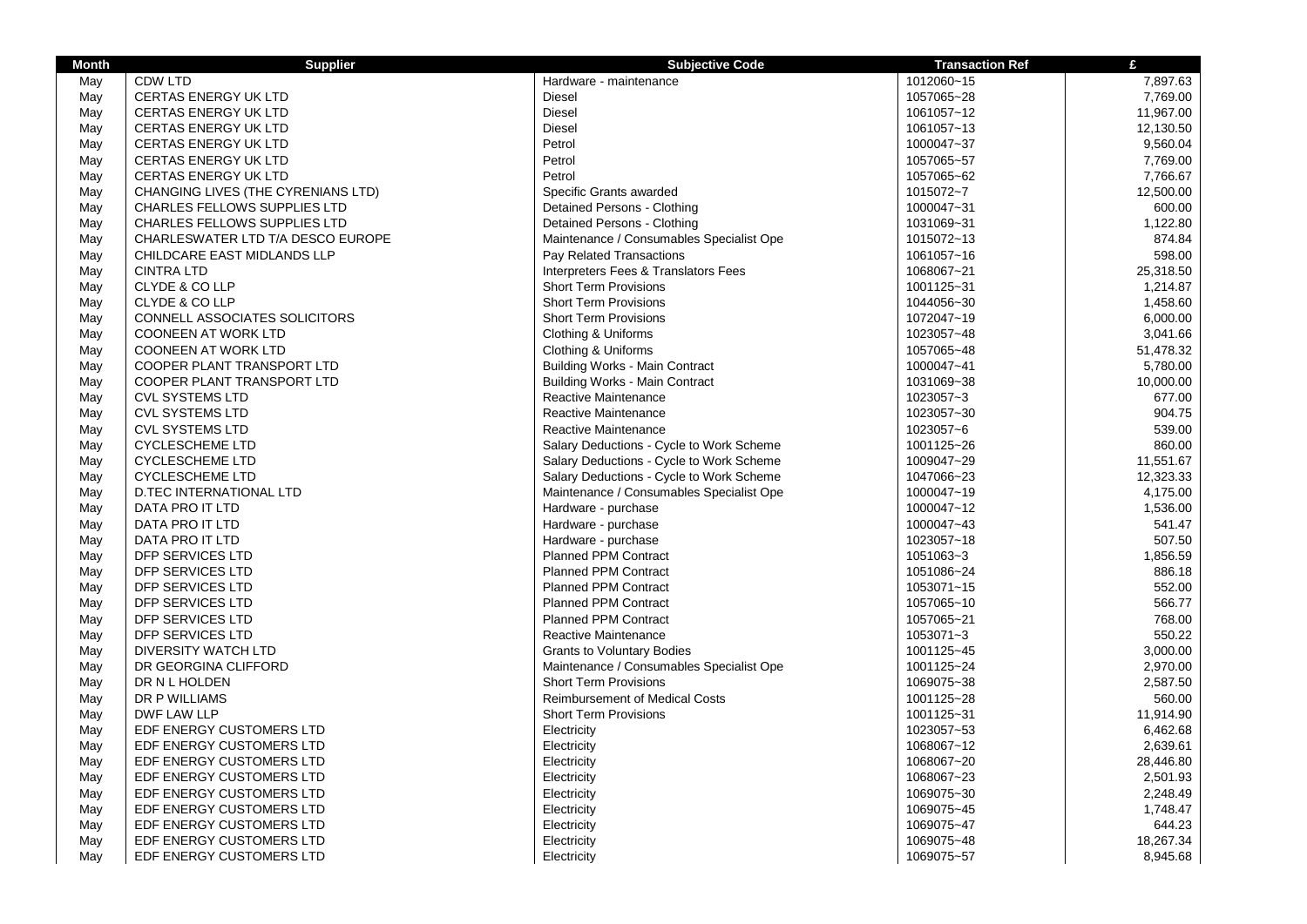| <b>Month</b> | <b>Supplier</b>                   | <b>Subjective Code</b>                   | <b>Transaction Ref</b> | £            |
|--------------|-----------------------------------|------------------------------------------|------------------------|--------------|
| May          | <b>EDGAR BROTHERS</b>             | Firearms & Supplies                      | 1029068~17             | 549.00       |
| May          | EE LTD                            | Mobile Phone Call Charges & Contract Cos | 1068067~3              | 34,280.65    |
| May          | ELLIOTT GROUP LTD                 | Hire of Rooms/Premises                   | 1068115~4              | 654.80       |
| May          | ENTERPRISE RENT-A-CAR (UK) LTD    | Hire of Transport                        | 1012060~9              | 700.00       |
| May          | ENTERPRISE RENT-A-CAR (UK) LTD    | Hire of Transport                        | 1023057~13             | 1,200.00     |
| May          | ENTERPRISE RENT-A-CAR (UK) LTD    | Hire of Transport                        | 1034061~5              | 650.16       |
| May          | EPPERSTONE RIFLE RANGE            | Rent                                     | 1069075~39             | 7,501.00     |
| May          | <b>EQUATION NOTTINGHAMSHIRE</b>   | <b>Grants to Voluntary Bodies</b>        | 1015072~35             | 6,750.00     |
| May          | <b>EVOLVE NOTTINGHAM CIC</b>      | <b>Grants to Voluntary Bodies</b>        | 1015072~35             | 6,000.00     |
| May          | FORCE INFORMATION SYSTEMS LTD     | Software Licences                        | 1023057~24             | 22,662.00    |
| May          | FRANCOTYP-POSTALIA LTD            | Postage Costs                            | 1070055~10             | 500.00       |
| May          | FRANCOTYP-POSTALIA LTD            | Stationery & Office Consumables          | 1034061~4              | 600.00       |
| May          | <b>FURNITURE@WORK LTD</b>         | <b>Cleaning Equipment</b>                | 1009047~8              | 2,198.00     |
| May          | FWP PLUMBERS NOTTINGHAM LTD       | Fees - Statutory                         | 1051086~8              | 614.98       |
| May          | FWP PLUMBERS NOTTINGHAM LTD       | Reactive Maintenance                     | 1044056~13             | 802.50       |
| May          | <b>GALLAGHER BASSETT</b>          | Brokers & Claim Handling Fees            | 1012060~42             | 3,990.00     |
| May          | <b>GALLAGHER BASSETT</b>          | <b>Employers Liability</b>               | 1012060~36             | 748,939.59   |
| May          | <b>GALLAGHER BASSETT</b>          | Libel & Slander Insurance                | 1012060~41             | 18,210.33    |
| May          | <b>GALLAGHER BASSETT</b>          | <b>Property Related</b>                  | 1012060~37             | 59,127.84    |
| May          | <b>GALLAGHER BASSETT</b>          | Vehicle Insurance                        | 1012060~38             | 32,478.25    |
| May          | <b>GALLAGHER BASSETT</b>          | Vehicle Insurance                        | 1012060~39             | 465,615.33   |
| May          | <b>GARRAN LOCKERS LTD</b>         | Furniture                                | 1053071~68             | 852.15       |
| May          | <b>GEDLING BOROUGH COUNCIL</b>    | Rent                                     | 1015072~25             | 7,875.00     |
| May          | GEO HANSON & SONS HUCKNALL LTD    | <b>Other Operational Expenses</b>        | 1053071~72             | 1,039.75     |
| May          | <b>GEOFF SMITH ASSOCIATES LTD</b> | Software Licences                        | 1053071~14             | 12,865.63    |
| May          | <b>GEOFFREY PAYNE</b>             | <b>Legal Costs</b>                       | 1001125~47             | 883.63       |
| May          | <b>GIVE AS YOU EARN</b>           | Pay Related Transactions                 | 1053071~39             | 993.00       |
| May          | <b>GIVE AS YOU EARN</b>           | Pay Related Transactions                 | 1053071~40             | 9,711.00     |
| May          | <b>GIVE AS YOU EARN</b>           | Pay Related Transactions                 | 1053071~41             | 875.52       |
| May          | <b>GREGSONS SOLICITORS</b>        | <b>Short Term Provisions</b>             | 1001125~31             | 2,000.00     |
| May          | HALLS LOCKSMITHS LTD              | Furniture                                | 1039065~4              | 817.33       |
| May          | HALLS LOCKSMITHS LTD              | <b>Planned Maintenance</b>               | 1039065~13             | 915.00       |
| May          | HANDS FREE COMPUTING LTD          | <b>Tuition Fees</b>                      | 1053071~63             | 1,120.00     |
| May          | HANSON ANIMAL DOCTOR LTD          | Police Dogs - Feed/kennelling/vets       | 1029068~1              | 1,732.63     |
| May          | HAYS SPECIALIST RECRUITMENT LTD   | <b>Consultants Fees</b>                  | 1044056~10             | 4,200.00     |
| May          | HAYS SPECIALIST RECRUITMENT LTD   | <b>Consultants Fees</b>                  | 1057065~9              | 2,700.00     |
| May          | HILTON BODILL (CONSTRUCTION) LTD  | <b>Building Works - Main Contract</b>    | 1051086~1              | 55,904.59    |
| May          | HM REVENUE & CUSTOMS              | Apprentice Levy                          | 1044056~35             | 51,108.00    |
| May          | HM REVENUE & CUSTOMS              | Pay Related Transactions                 | 1044056~36             | 1,079,657.88 |
| May          | HM REVENUE & CUSTOMS              | Pay Related Transactions                 | 1044056~37             | 888,471.96   |
| May          | HM REVENUE & CUSTOMS              | Pay Related Transactions                 | 1044056~38             | 29,037.00    |
| May          | HM REVENUE & CUSTOMS              | Pay Related Transactions                 | 1044056~39             | 1,222,289.06 |
| May          | <b>HMCTS</b>                      | General Creditors - Revenue              | 1044056~2              | 7,695.35     |
| May          | <b>HMCTS</b>                      | General Creditors - Revenue              | 1069075~2              | 7,780.00     |
| May          | <b>HOGG ROBINSON (TRAVEL) LTD</b> | <b>Hotel Accommodation</b>               | 1031069~17             | 3,565.98     |
| May          | <b>HOME OFFICE</b>                | General Creditors - Revenue              | 1044056~40             | 2,695.70     |
| May          | <b>IMPROVING LIVES NOTTS</b>      | <b>Grants to Voluntary Bodies</b>        | 1001125~45             | 4,800.00     |
| May          | INCOM TELECOMMUNICATIONS          | Minor Systems                            | 1023057~27             | 829.99       |
| May          | <b>ISAS</b>                       | Other PA/ OPCC Grants                    | 1047066~16             | 68,924.00    |
| May          | JACKSONS RECOVERY LTD             | <b>Vehicle Recovery Costs</b>            | 1047066~21             | 3,965.00     |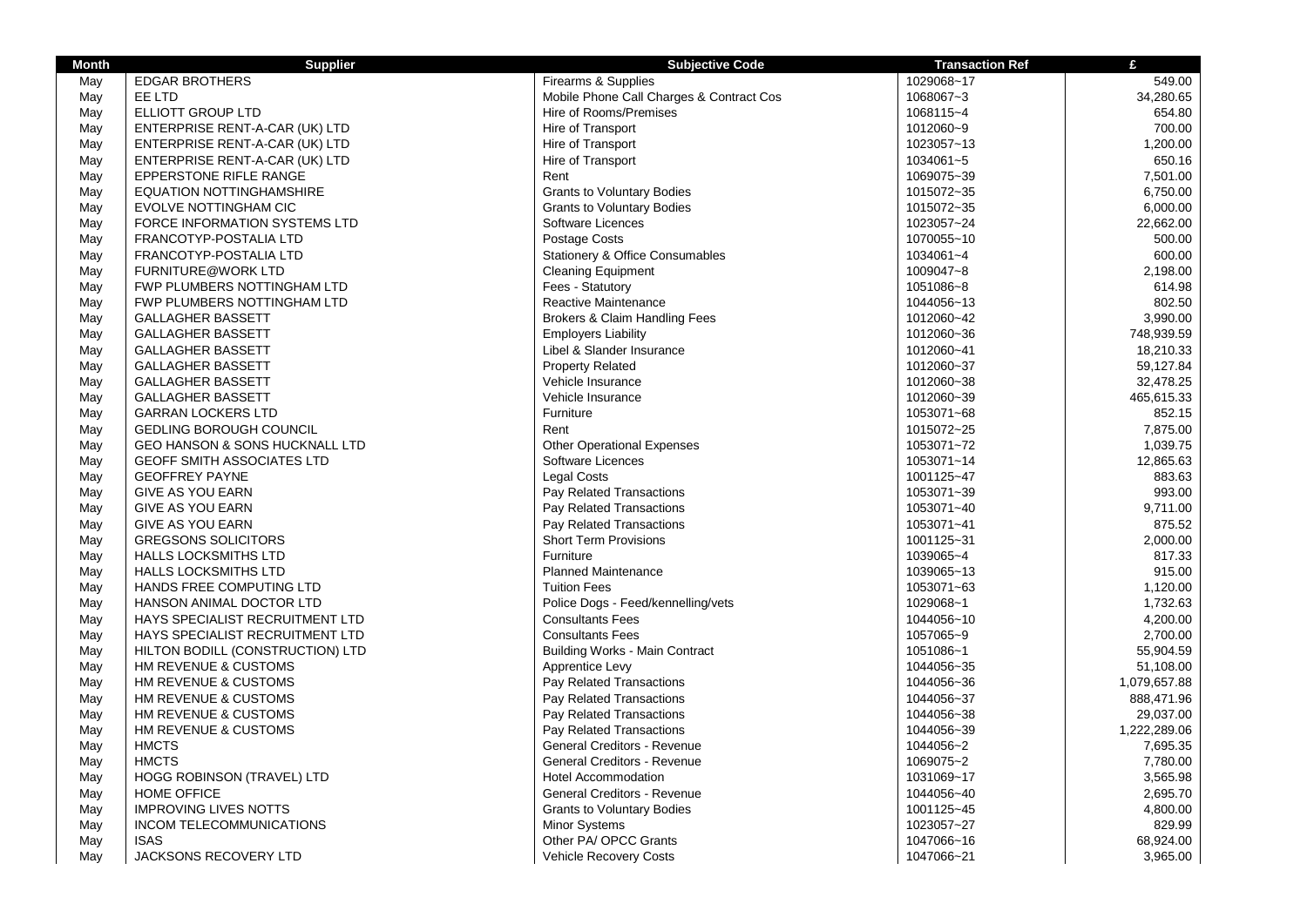| <b>Month</b> | <b>Supplier</b>                        | <b>Subjective Code</b>                     | <b>Transaction Ref</b> | £          |
|--------------|----------------------------------------|--------------------------------------------|------------------------|------------|
| May          | JERICHO ROAD PROJECT                   | <b>Grants to Voluntary Bodies</b>          | 1001125~45             | 11,250.00  |
| May          | JML SOFTWARE SOLUTIONS LTD             | Firearms & Supplies                        | 1053071~75             | 7,612.00   |
| May          | JUNO WOMEN'S AID                       | Other PA/ OPCC Grants                      | 1023057~58             | 2,083.33   |
| May          | KCH GARDEN SQUARE                      | <b>Legal Costs</b>                         | 1009047~48             | 1,000.00   |
| May          | KINGS SECURITY SYSTEMS LTD             | Building Works - Other                     | 1044056~45             | 546.00     |
| May          | <b>LAMBERT SMITH HAMPTON</b>           | Fees Planned                               | 1009047~20             | 10,756.25  |
| May          | LANDMARC SUPPORT SERVICES LTD          | Maintenance / Consumables Specialist Ope   | 1053071~37             | 1,626.72   |
| May          | LEADERS UNLOCKED LTD                   | Specific Grants awarded                    | 1023057~28             | 7,000.00   |
| May          | LEICA GEOSYSTEMS LTD                   | Maintenance / Consumables Specialist Ope   | 1039065~21             | 1,298.00   |
| May          | LEICA GEOSYSTEMS LTD                   | Maintenance / Consumables Specialist Ope   | 1057065~41             | 2,237.00   |
| May          | LIGHTFOOT SOLUTIONS UK LTD             | Software Licences                          | 1057065~19             | 41,898.00  |
| May          | <b>LINDUM GROUP</b>                    | Fees - Other                               | 1023057~62             | 8,395.52   |
| May          | LINK TREASURY SERVICES LTD             | <b>Treasury Costs</b>                      | 1023057~49             | 5,175.00   |
| May          | M SHOOTER                              | Reactive Maintenance                       | 1031069~5              | 507.12     |
| May          | <b>MACOI LTD</b>                       | Furniture                                  | 1023057~63             | 5,337.27   |
| May          | <b>MACOI LTD</b>                       | Furniture                                  | 1039065~41             | 4,987.84   |
| May          | MAYOR'S OFFICE FOR POLICING & CRIME    | Subscriptions                              | 1009047~38             | 28,726.00  |
| May          | <b>MAZARS LLP</b>                      | <b>Internal Audit Fee</b>                  | 1000047~18             | 3,773.00   |
| May          | MEHLER VARIO SYSTEM GMBH               | Clothing & Uniforms                        | 1039065~28             | 1,584.00   |
| May          | <b>MERTRUX LTD</b>                     | Vehicles - Spares                          | 1023057~15             | 1,690.18   |
| May          | MICHAEL PAGE INTERNATIONAL RECRUITMENT | <b>Consultants Fees</b>                    | 1015072~1              | 3,325.00   |
| May          | MICHAEL PAGE INTERNATIONAL RECRUITMENT | <b>Consultants Fees</b>                    | 1061057~5              | 1,825.00   |
| May          | MICHAEL PAGE INTERNATIONAL RECRUITMENT | <b>Consultants Fees</b>                    | 1069075~6              | 10,810.00  |
| May          | MICHAEL PAGE INTERNATIONAL RECRUITMENT | Other Third Party Payments                 | 1009047~54             | 1,305.00   |
| May          | MICHAEL PAGE INTERNATIONAL RECRUITMENT | <b>Other Third Party Payments</b>          | 1047066~45             | 1,305.00   |
| May          | MICHAEL PAGE INTERNATIONAL RECRUITMENT | Other Third Party Payments                 | 1051063~15             | 1,305.00   |
| May          | MICHAEL PAGE INTERNATIONAL RECRUITMENT | <b>Other Third Party Payments</b>          | 1053071~69             | 1,305.00   |
| May          | MICHAEL PAGE INTERNATIONAL RECRUITMENT | Other Third Party Payments                 | 1069075~58             | 1,305.00   |
| May          | MITIE GROUP PLC                        | Police Surgeons / Clinicians               | 1009047~23             | 85,131.75  |
| May          | <b>MIVEN LTD</b>                       | Electricity                                | 1015072~26             | 4,484.26   |
| May          | <b>MIVEN LTD</b>                       | Gas                                        | 1015072~24             | 896.85     |
| May          | <b>MIVEN LTD</b>                       | Rent                                       | 1015072~14             | 90,456.40  |
| May          | <b>MIVEN LTD</b>                       | Water Services / Rates                     | 1015072~27             | 1,735.84   |
| May          | <b>MLL TELECOM</b>                     | <b>Network Services</b>                    | 1057065~30             | 7,637.49   |
| May          | MPC SERVICES (UK) LTD                  | <b>Annual Servicing</b>                    | 1057065~15             | 582.50     |
| May          | MPC SERVICES (UK) LTD                  | <b>Annual Servicing</b>                    | 1057065~25             | 1,055.00   |
| May          | MULTI PACKAGING SOLUTIONS              | <b>Stationery &amp; Office Consumables</b> | 1023057~12             | 2,368.00   |
| May          | <b>MUTUAL VENTURES LTD</b>             | <b>Consultants Fees</b>                    | 1053071~8              | 9,475.00   |
| May          | NATIONAL MONITORING                    | Covert Alarms, CCTV & Security Systems     | 1072047~20             | 2,946.24   |
| May          | <b>NCC PENSION FUND</b>                | Pay Related Transactions                   | 1023057~44             | 516,087.74 |
| May          | <b>NCC PENSION FUND</b>                | Pay Related Transactions                   | 1023057~46             | 203,332.10 |
| May          | <b>NEIL HUDGELL LTD</b>                | <b>Short Term Provisions</b>               | 1023057~42             | 1,500.00   |
| May          | NO 1 COPPERPOT CREDIT UNION            | Pay Related Transactions                   | 1053071~48             | 22,006.10  |
| May          | NOTTINGHAM CITY COUNCIL                | Other PA/ OPCC Grants                      | 1009047~45             | 195,219.00 |
| May          | NOTTINGHAM CITY COUNCIL                | Other PA/ OPCC Grants                      | 1009047~46             | 133,719.00 |
| May          | NOTTINGHAM CITY COUNCIL                | Other PA/ OPCC Grants                      | 1009047~47             | 426,151.00 |
| May          | NOTTINGHAM CITY COUNCIL                | Other PA/ OPCC Grants                      | 1009047~53             | 21,026.97  |
| May          | NOTTINGHAM CITY COUNCIL                | Other PA/ OPCC Grants                      | 1009047~55             | 305,000.00 |
| May          | NOTTINGHAM CITY COUNCIL                | Other PA/ OPCC Grants                      | 1051086~52             | 20,000.00  |
| May          | NOTTINGHAM CITY COUNCIL                | Service Charge                             | 1031069~37             | 23,755.02  |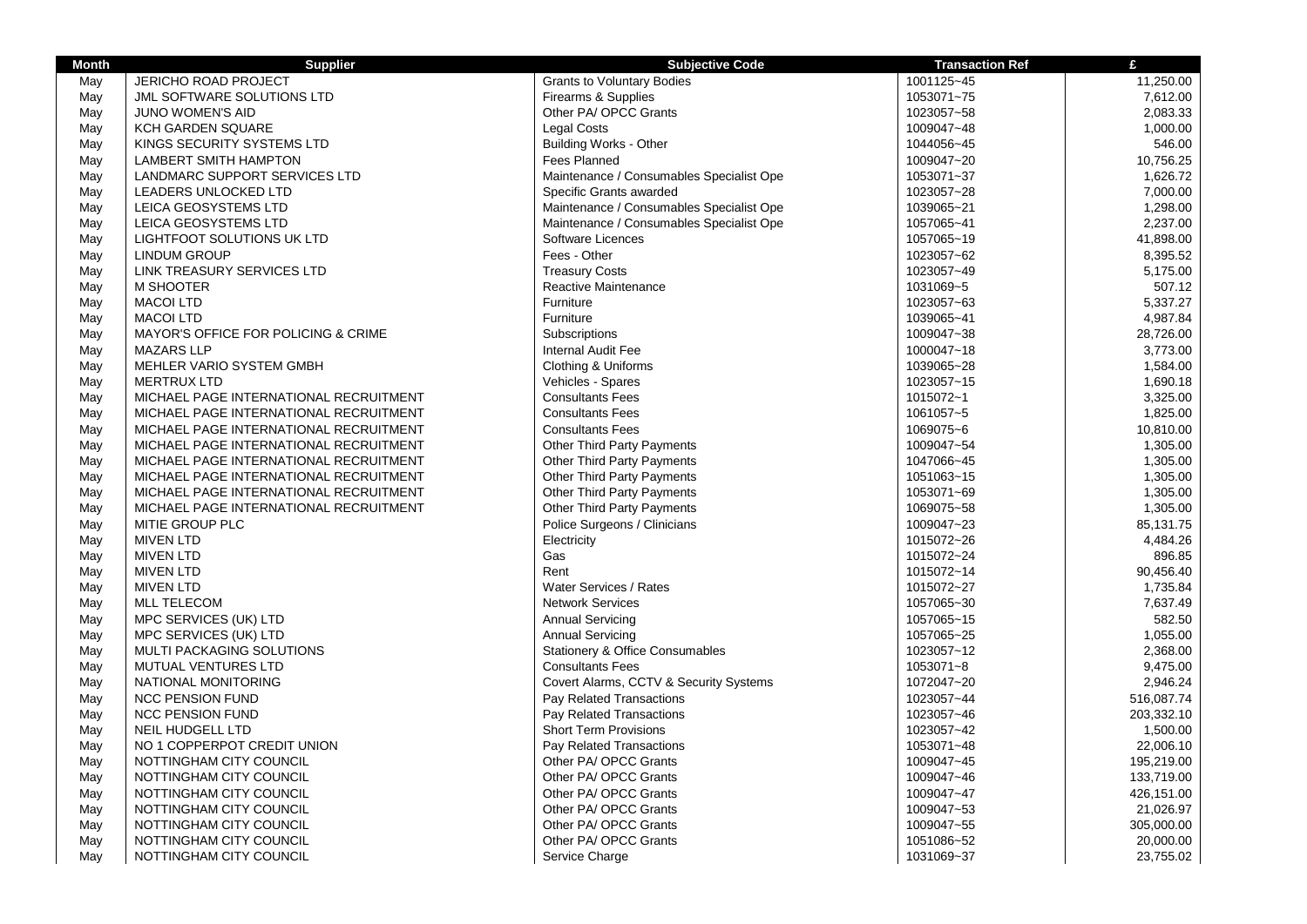| <b>Month</b> | <b>Supplier</b>                                                                    | <b>Subjective Code</b>                   | <b>Transaction Ref</b> | £          |
|--------------|------------------------------------------------------------------------------------|------------------------------------------|------------------------|------------|
| May          | NOTTINGHAM CONTEMPORARY TRADING LTD                                                | Hire of Rooms/Premises                   | 1023057~61             | 1,553.75   |
| May          | NOTTINGHAM WOMEN'S CENTRE                                                          | <b>Grants to Voluntary Bodies</b>        | 1015072~28             | 9,170.00   |
| May          | NOTTINGHAMSHIRE COUNTY COUNCIL                                                     | Other PA/ OPCC Grants                    | 1044056~44             | 45,470.51  |
| May          | NOTTINGHAMSHIRE COUNTY COUNCIL                                                     | <b>Other Partnerships</b>                | 1001125~53             | 12,000.00  |
| May          | NOTTS POLICE BENEVOLENT FUND                                                       | Pay Related Transactions                 | 1053071~45             | 4,240.75   |
| May          | NOTTS POLICE FEDERATION FUND                                                       | Pay Related Transactions                 | 1053071~44             | 45,880.70  |
| May          | NOTTS POLICE SPORTS & SOCIAL CLUB                                                  | Pay Related Transactions                 | 1053071~42             | 4,368.13   |
| May          | <b>OLIVER THORNE</b>                                                               | Legal Costs                              | 1012060~17             | 3,050.00   |
| May          | ORACLE CORPORATION UK LTD                                                          | Software Licences                        | 1039065~15             | 88,944.01  |
| May          | ORCHID CELLMARK LTD                                                                | <b>DNA Sampling</b>                      | 1031069~30             | 540.00     |
| May          | ORCHID CELLMARK LTD                                                                | <b>DNA Sampling</b>                      | 1047066~33             | 1,153.85   |
| May          | <b>OXFORD UNIVERSITY PRESS</b>                                                     | <b>Books &amp; Publications</b>          | 1053071~6              | 1,398.00   |
| May          | PERFECT CIRCLE JV LTD                                                              | Fees - Statutory                         | 1012060~7              | 761.25     |
| May          | PERFECT CIRCLE JV LTD                                                              | Fees - Statutory                         | 1023057~26             | 9.043.94   |
| May          | PERFECT CIRCLE JV LTD                                                              | Fees - Statutory                         | 1023057~8              | 1,905.66   |
| May          | PERFECT CIRCLE JV LTD                                                              | Fees - Statutory                         | 1029068~2              | 9,472.39   |
| May          | PERFECT CIRCLE JV LTD                                                              | Fees - Statutory                         | 1029068~8              | 3,355.49   |
| May          | PERSONNEL HYGIENE SERVICES LTD                                                     | Hazardous Waste                          | 1068067~4              | 778.50     |
| May          | <b>PICK EVERARD</b>                                                                | Fees - Other                             | 1051086~32             | 1,500.00   |
| May          | PILGRIM CHURCH CHARITABLE TRUST                                                    | <b>Grants to Voluntary Bodies</b>        | 1051086~62             | 2,000.00   |
| May          | POINT SOUTH LTD                                                                    | <b>Other Operational Expenses</b>        | 1051063~5              | 1,673.00   |
| May          | POLICE AND CRIME COMMISSIONER FOR CHESHIRE                                         | <b>Collaboration service</b>             | 1001125~40             | 130,538.09 |
| May          | POLICE AND CRIME COMMISSIONER FOR DERBYSHIRE                                       | Collaboration service                    | 1053071~74             | 690.91     |
| May          | POLICE AND CRIME COMMISSIONER FOR DERBYSHIRE                                       | <b>External Training Courses</b>         | 1012060~2              | 1,040.30   |
| May          | POLICE AND CRIME COMMISSIONER FOR DERBYSHIRE                                       | Legal Costs                              | 1012060~17             | 807.00     |
| May          | POLICE AND CRIME COMMISSIONER FOR DERBYSHIRE                                       | Legal Costs                              | 1057065~18             | 620.00     |
| May          | POLICE AND CRIME COMMISSIONER FOR LEICESTERSHIRE                                   | Collaboration service                    | 1001125~61             | 4,754.85   |
| May          | POLICE AND CRIME COMMISSIONER FOR LEICESTERSHIRE                                   | <b>Collaboration service</b>             | 1057065~56             | 364,291.04 |
| May          | POLICE AND CRIME COMMISSIONER FOR LEICESTERSHIRE                                   | Maintenance / Consumables Specialist Ope | 1057065~44             | 500.00     |
| May          | POLICE AND CRIME COMMISSIONER FOR LEICESTERSHIRE                                   | <b>Other Partnerships</b>                | 1023057~31             | 11,602.50  |
| May          | POLICE AND CRIME COMMISSIONER FOR LINCOLNSHIRE                                     | <b>Other Partnerships</b>                | 1001125~37             | 26,000.00  |
| May          | POLICE MUTUAL ASSURANCE SOCIETY<br>POLICE SUPERINTENDENTS ASSOCIATION OF ENGLAND & | Pay Related Transactions                 | 1053071~46             | 59,699.68  |
| May          | <b>WALES</b>                                                                       | Insurance NPCC / Supers Legal Protection | 1047066~35             | 11,960.00  |
| May          | PRAECEDO BUSINESS SOLUTIONS LTD                                                    | Collaboration service                    | 1051063~13             | 13,900.00  |
| May          | PRAECEDO BUSINESS SOLUTIONS LTD                                                    | <b>Consultants Fees</b>                  | 1001125~19             | 15,290.00  |
| May          | PREMIER PETS HOTEL                                                                 | Police Dogs - Feed/kennelling/vets       | 1023057~4              | 580.50     |
| May          | PROF S AL-SARRAJ                                                                   | <b>Doctors Statements</b>                | 1009047~52             | 2,400.00   |
| May          | PROF S AL-SARRAJ                                                                   | <b>Doctors Statements</b>                | 1012060~46             | 2,400.00   |
| May          | PROF S AL-SARRAJ                                                                   | <b>Doctors Statements</b>                | 1034061~32             | 2,400.00   |
| May          | QUADIENT                                                                           | Postage Costs                            | 1034061~1              | 4,261.28   |
| May          | R & E DEAR                                                                         | Police Dogs - purchase                   | 1051086~29             | 3,301.00   |
| May          | <b>RAW2K LTD</b>                                                                   | Vehicle Recovery Costs                   | 1039065~23             | 4,085.00   |
| May          | <b>RECIPERO LTD</b>                                                                | Software Licences                        | 1039065~15             | 8,700.00   |
| May          | RELIANCE HIGH TECH LTD                                                             | <b>Annual Servicing</b>                  | 1057065~33             | 2,119.64   |
| May          | RELIANCE HIGH TECH LTD                                                             | Reactive Maintenance                     | 1000047~4              | 1,949.50   |
| May          | RELIANCE HIGH TECH LTD                                                             | Reactive Maintenance                     | 1044056~7              | 4,249.70   |
| May          | RELIANCE HIGH TECH LTD                                                             | Reactive Maintenance                     | 1057065~2              | 1,352.50   |
| May          | RELIANCE HIGH TECH LTD                                                             | Reactive Maintenance                     | 1061057~2              | 1,423.95   |
| May          | <b>REMI REICHHOLD</b>                                                              | Legal Costs                              | 1009047~15             | 1,018.84   |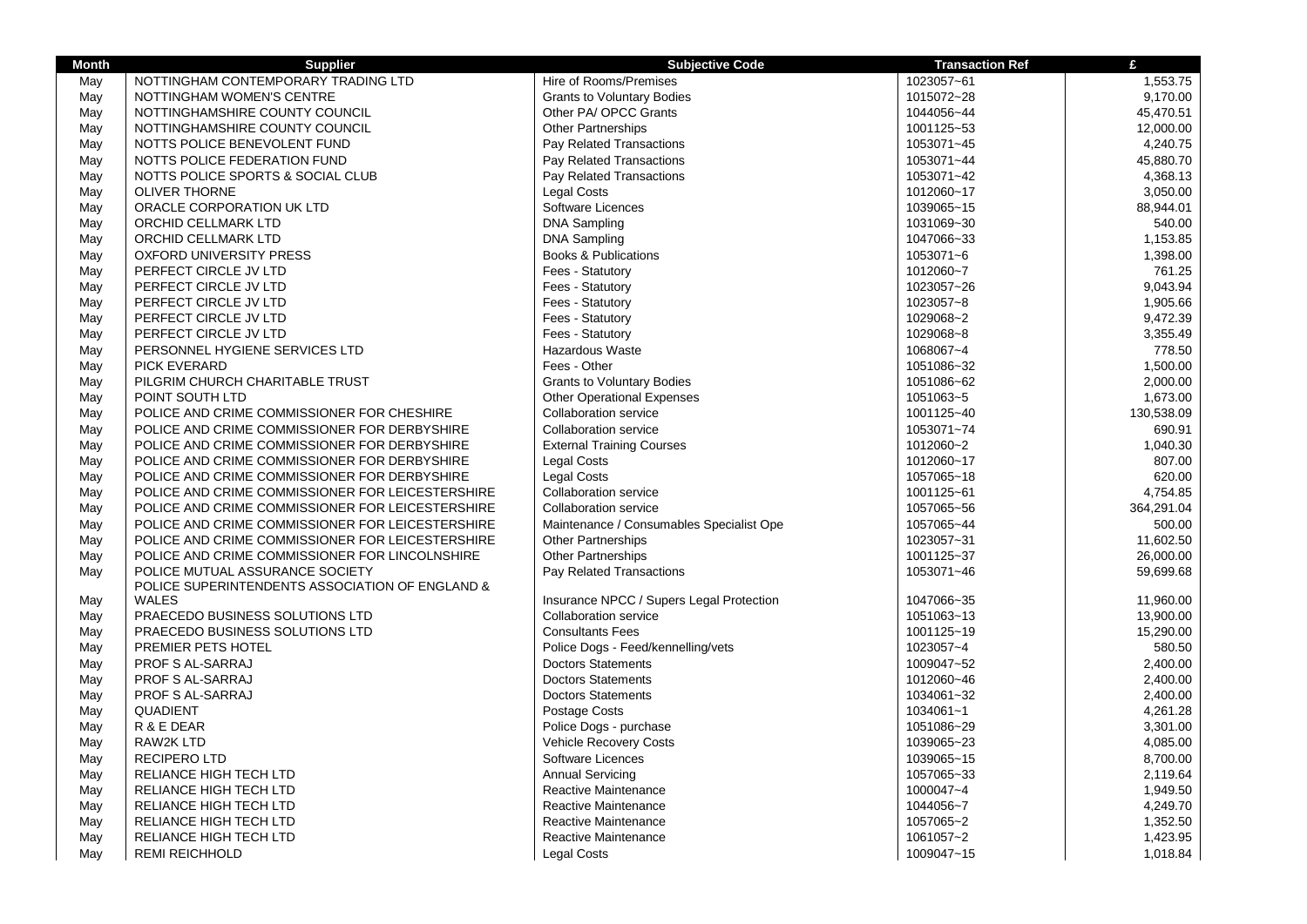| <b>Month</b> | <b>Supplier</b>                                                                  | <b>Subjective Code</b>                   | <b>Transaction Ref</b> | £          |
|--------------|----------------------------------------------------------------------------------|------------------------------------------|------------------------|------------|
| May          | RICHFORD MOTOR SERVICES LTD                                                      | <b>Vehicle Recovery Costs</b>            | 1031069~23             | 11,022.50  |
| May          | RICHFORD MOTOR SERVICES LTD                                                      | Vehicle Recovery Costs                   | 1053071~35             | 4,907.78   |
| May          | <b>RICOH UK LTD</b>                                                              | Photocopier Machines - Running Costs     | 1015072~11             | 17,644.15  |
| May          | RONIN CORPORATE SERVICES LTD                                                     | <b>Other Operational Expenses</b>        | 1039065~27             | 3,000.00   |
| May          | ROYAL MAIL GROUP PLC                                                             | Postage Costs                            | 1001125~13             | 2,267.33   |
| May          | ROYAL MAIL GROUP PLC                                                             | Postage Costs                            | 1012060~23             | 2,567.93   |
| May          | ROYAL MAIL GROUP PLC                                                             | Postage Costs                            | 1034061~13             | 2,280.32   |
| May          | ROYAL MAIL GROUP PLC                                                             | Postage Costs                            | 1068067~8              | 2,699.36   |
| May          | ROYAL MAIL GROUP PLC                                                             | Postage Costs                            | 1069075~22             | 2,449.13   |
| May          | RSM RISK ASSURANCE SERVICES LLP                                                  | Software Licences                        | 1057065~19             | 3,500.00   |
| May          | S G SMITH T/A EASYMOVE                                                           | Rent                                     | 1061057~20             | 3,750.00   |
| May          | SAFARILAND UK LTD                                                                | Clothing & Uniforms                      | 1061057~21             | 1,799.46   |
| May          | SAFARILAND UK LTD                                                                | Clothing & Uniforms                      | 1069075~41             | 11,286.09  |
| May          | SAFER LIVING FOUNDATION                                                          | <b>Grants to Voluntary Bodies</b>        | 1015072~28             | 18,750.00  |
| May          | <b>SANCUS SOLUTIONS LTD</b>                                                      | <b>Professional Fees</b>                 | 1053071~22             | 625.00     |
| May          | <b>SECOND ELEMENT LTD</b>                                                        | <b>Annual Servicing</b>                  | 1053058~1              | 1.336.00   |
| May          | <b>SEPURA LTD</b>                                                                | Radio / Airwave - Equipment              | 1023057~23             | 3,600.00   |
| May          | SERENDIPITYS NURSERY                                                             | Pay Related Transactions                 | 1023057~39             | 571.17     |
| May          | <b>SHRED STATION LTD</b>                                                         | <b>Confidential Waste</b>                | 1029068~12             | 553.00     |
| May          | SOFTWARE BOX LTD                                                                 | Software Licences                        | 1039065~15             | 3,065.28   |
| May          | SOLO SERVICE GROUP LTD                                                           | <b>Contract Cleaning</b>                 | 1051086~34             | 48,172.50  |
| May          | SPECIALIST COMPUTER CENTRES PLC                                                  | Hardware                                 | 1039065~40             | 5,280.00   |
| May          | SPECIALIST COMPUTER CENTRES PLC                                                  | Hardware - purchase                      | 1039065~7              | 4,908.08   |
| May          | SSL247 LTD                                                                       | Software Licences                        | 1053071~14             | 500.00     |
| May          | STARTRAQ (UK) LTD                                                                | Licence Fees                             | 1047066~15             | 5,756.00   |
| May          | STARTRAQ (UK) LTD                                                                | Software Licences                        | 1053071~26             | 2,541.39   |
| May          | STEP OUT STAY OUT LTD                                                            | <b>Grants to Voluntary Bodies</b>        | 1015072~28             | 2,500.00   |
| May          | STEVEN EVISON T/A REGENCY CLEANERS                                               | <b>Contract Cleaning</b>                 | 1009047~42             | 520.00     |
| May          | SWITCH UP CIC                                                                    | <b>Grants to Voluntary Bodies</b>        | 1015072~35             | 6,250.00   |
| May          | <b>TAILORED IMAGE LTD</b>                                                        | Clothing & Uniforms                      | 1009047~36             | 1,413.12   |
| May          | <b>TAILORED IMAGE LTD</b>                                                        | Clothing & Uniforms                      | 1057065~48             | 2,240.80   |
| May          | TELEPHONE TECHNOLOGY LTD                                                         | Mobile Phone Call Charges & Contract Cos | 1001125~7              | 1,608.19   |
| May          | TETRA SCENE OF CRIME INTERNATIONAL LTD                                           | Forensic Analysis                        | 1053071~13             | 740.00     |
| May          | THE APPROPRIATE ADULT SERVICE LTD<br>THE POLICE AND CRIME COMMISSIONER FOR NORTH | <b>Witness Expenses</b>                  | 1069075~50             | 4,598.00   |
| May          | <b>YORKSHIRE</b>                                                                 | <b>Other Partnerships</b>                | 1053071~65             | 2.135.00   |
| May          | THE POLICE ICT COMPANY                                                           | Hardware - purchase                      | 1000047~12             | 50,660.54  |
|              | THE POLISH LANGUAGE AND CULTURAL CENTRE IN                                       |                                          |                        |            |
| May          | <b>NOTTINGHAM</b>                                                                | <b>Grants to Voluntary Bodies</b>        | 1015072~22             | 2,500.00   |
| May          | THE SIGNPOST TO POLISH SUCCESS                                                   | <b>Grants to Voluntary Bodies</b>        | 1001125~45             | 3,510.00   |
| May          | THEBIGWORD GROUP                                                                 | Interpreters Fees & Translators Fees     | 1031069~28             | 1,949.41   |
| May          | TRADITION (UK) LTD                                                               | Brokers & Claim Handling Fees            | 1072047~21             | 5,030.14   |
| May          | <b>UNANIMA THEATRE</b>                                                           | <b>Grants to Voluntary Bodies</b>        | 1001125~45             | 4,895.00   |
| May          | UNICOM SYSTEMS INC                                                               | Software Licences                        | 1012060~19             | 1,669.00   |
| May          | UNIVERSITY OF LEICESTER                                                          | Pathologists Fees                        | 1029068~23             | 1,089.50   |
| May          | <b>VENSON NOTTS LTD</b>                                                          | Upkeep of Transport & Plant              | 1044056~34             | 72,359.48  |
| May          | <b>VENSON NOTTS LTD</b>                                                          | Venson DSAF                              | 1044056~31             | 99,317.75  |
| May          | <b>VENSON NOTTS LTD</b>                                                          | Venson PPM                               | 1044056~33             | 162,221.06 |
| May          | VEOLIA ENVIRONMENTAL SERVICES (UK) LTD                                           | Waste Disposal                           | 1051086~2              | 3,267.37   |
| May          | <b>VERITAS MANAGEMENT</b>                                                        | Publicity                                | 1000047~1              | 7,955.92   |